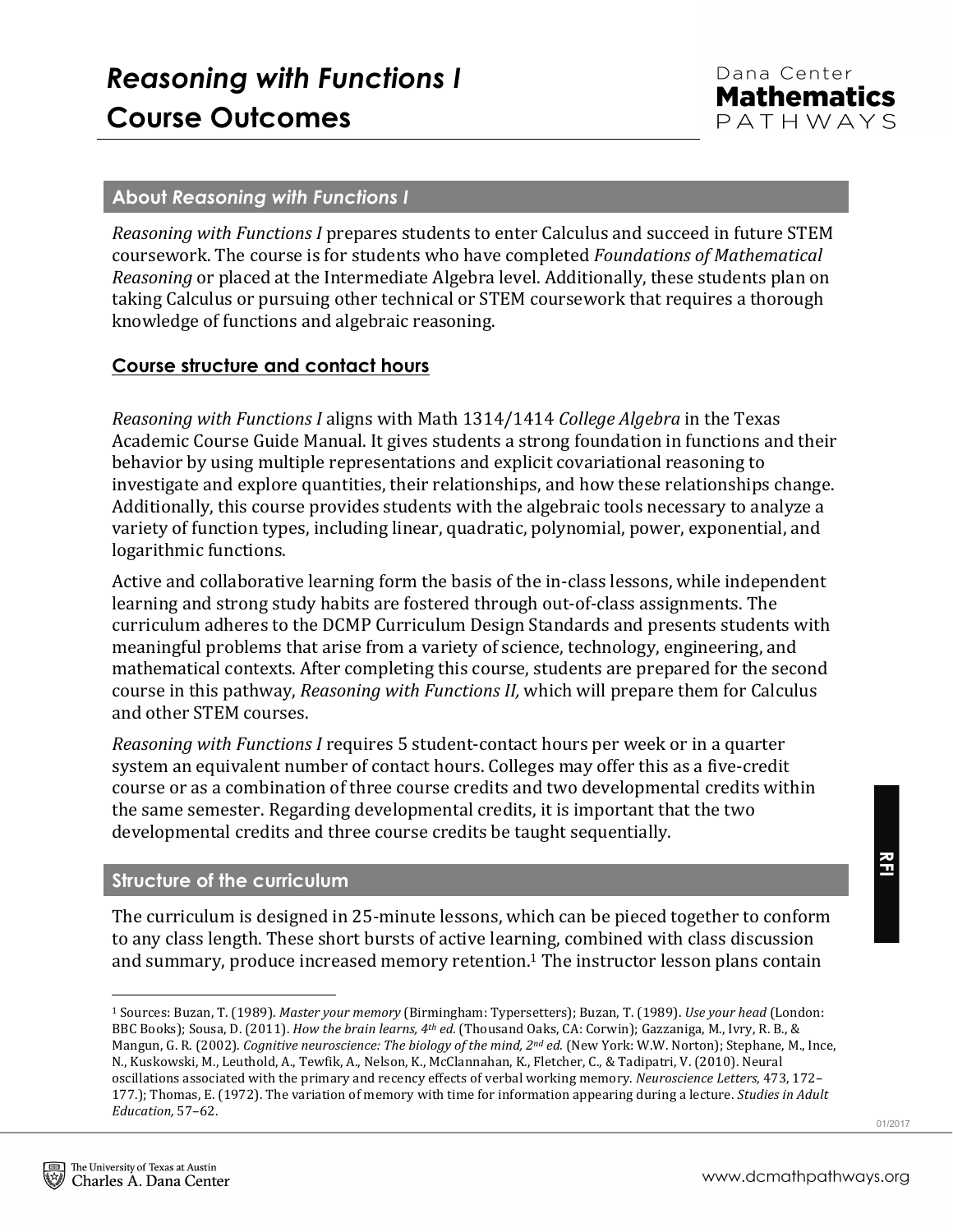facilitating questions to guide class discussions or help struggling students, suggestions to classroom pedagogy (individual work, small group experiences, think-pair-share, class discussion, or direct instruction), language and literacy support, possible student misconceptions, and explicit connections from the day's learning objectives to future course work in a STEM discipline. Some lessons will suggest alternative pathways through the content and instructors should feel welcome to modify their own approach to the lesson based on their personal experience and their understanding of their students.

When students are working independently outside of class, they will be offered a variety of problems that range from easy to more challenging. By having access to hints, answers, and explanations, students will receive immediate feedback on their understanding and skill mastery. This portion of the student's learning will be facilitated through the use of an online learning platform.

In addition to assignments facilitated by the technology platform, students will be expected to work regularly in an environment without instant feedback or the assistance of tutors and classmates. During this time, students will work on problems based on recent in-class activities as well as actively prepare for the next class meeting. Students will prepare for upcoming lessons by performing tasks such as learning new terminology, learning and practicing a new skill, or starting to immerse themselves in the scenarios or problem situations that will be central to the next lesson. Before every lesson, students will read and perform a self-assessment on a set of prerequisite knowledge.

# **Readiness competencies**

Students enrolling in *Reasoning with Functions I* should be able to do the following:

- Demonstrate a basic understanding and familiarity with fractions, decimals, and percentages.
- Demonstrate number sense, including dimensional analysis and conversions between fractions, decimals, and percentages. Determine when approximations are appropriate and when exact calculations are necessary.
- Interpret and evaluate expressions involving variables.
- Create and interpret linear models within a variety of contexts.
- Solve linear equations and apply formulas.

## **Learning goals**

The following five learning goals apply to all DCMP mathematics courses, with the complexity of problem-solving skills and use of strategies increasing as students advance through the pathways.

For each course, we define the ways that the learning goals are applied and the expectations for mastery. The bullets below each of the five learning goals specify the ways in which each learning goal is applied in the *Reasoning with Functions I* course.

**RFI**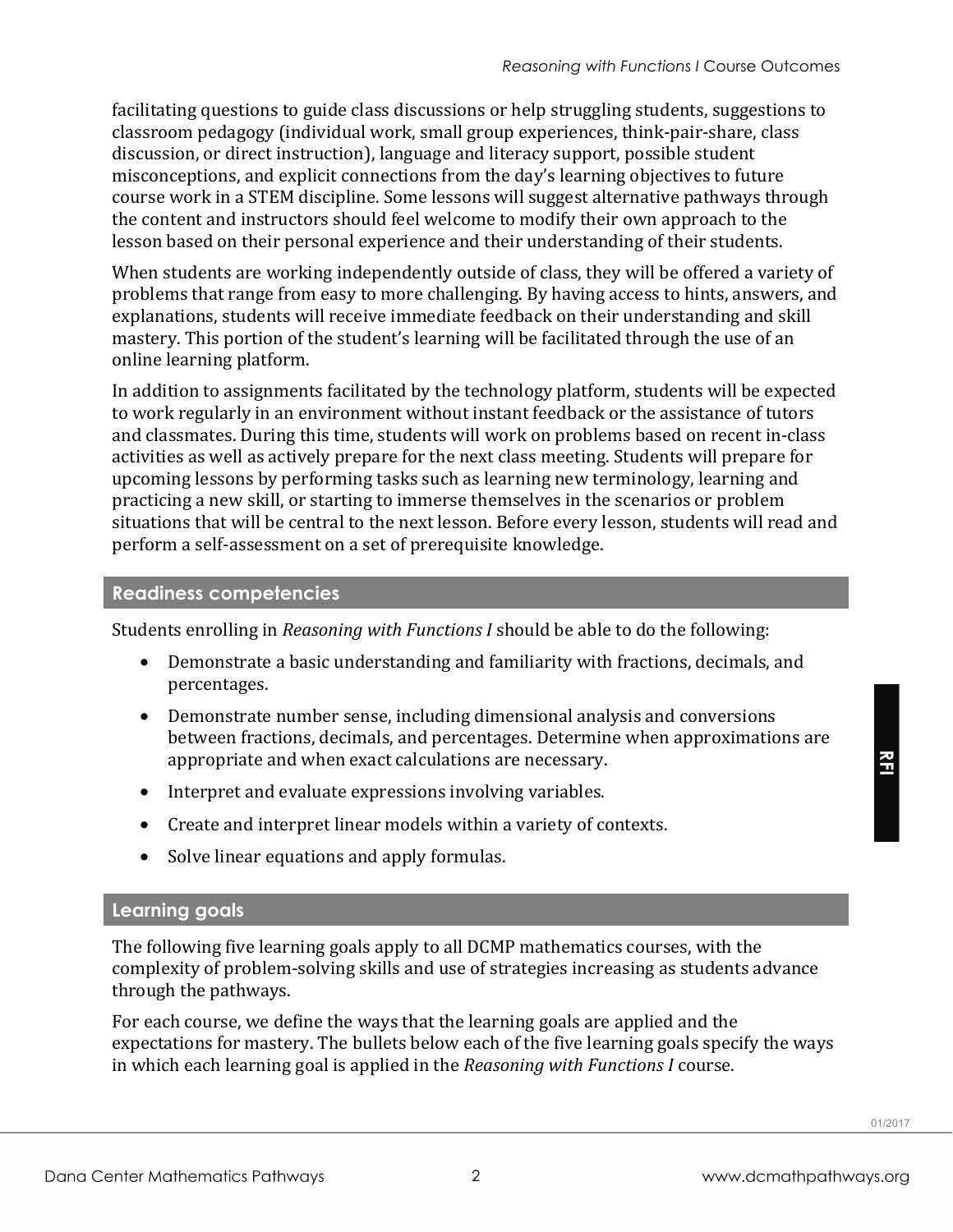Each DCMP course is designed so that students meet the learning goals across the courses in a given pathway. Within a course, learning goals are addressed across the course's content-based learning outcomes.

#### **Communication Goal: Students will be able to interpret and communicate quantitative information and mathematical and statistical concepts using language** appropriate to the context and intended audience.

In *Reasoning with Functions I*, students will...

- Interpret statements containing function notation, communicate about function processes, and use function notation.
- Interpret and communicate the behavior of functions on entire intervals in addition to single points.
- Read graphs, tables, and verbal descriptions of dynamic scenarios.
- Communicate their conclusions in both spoken and written form and support their conclusions by providing appropriate mathematical justifications.

#### **Problem Solving Goal: Students will be able to make sense of problems, develop** strategies to find solutions, and persevere in solving them.

In *Reasoning with Functions I*, students will...

- Develop a predisposition to consider a variety of approaches to a mathematical problem, identify an appropriate strategy, persist in applying that strategy, and reflect on the outcome of that strategy.
- Practice solving multistep problems in a variety of contexts related to science, technology, engineering, and mathematics.

### **Reasoning Goal: Students will be able to reason, model, and make decisions with mathematical, statistical, and quantitative information.**

In *Reasoning with Functions I*, students will...

- Examine and explore functions using multiple representations and dynamic reasoning.
- Acquire covariational reasoning strategies by exploring patterns of change between two related quantities in various contexts and representations.
- Create mathematical models in a variety of meaningful mathematical applications and use these models to make decisions.

### **Evaluation Goal: Students will be able to critique and evaluate quantitative** arguments that utilize mathematical, statistical, and quantitative information.

In *Reasoning with Functions I*, students will...

• Identify constraints and limitations for mathematical models in a variety of contexts and representations.

**RFI**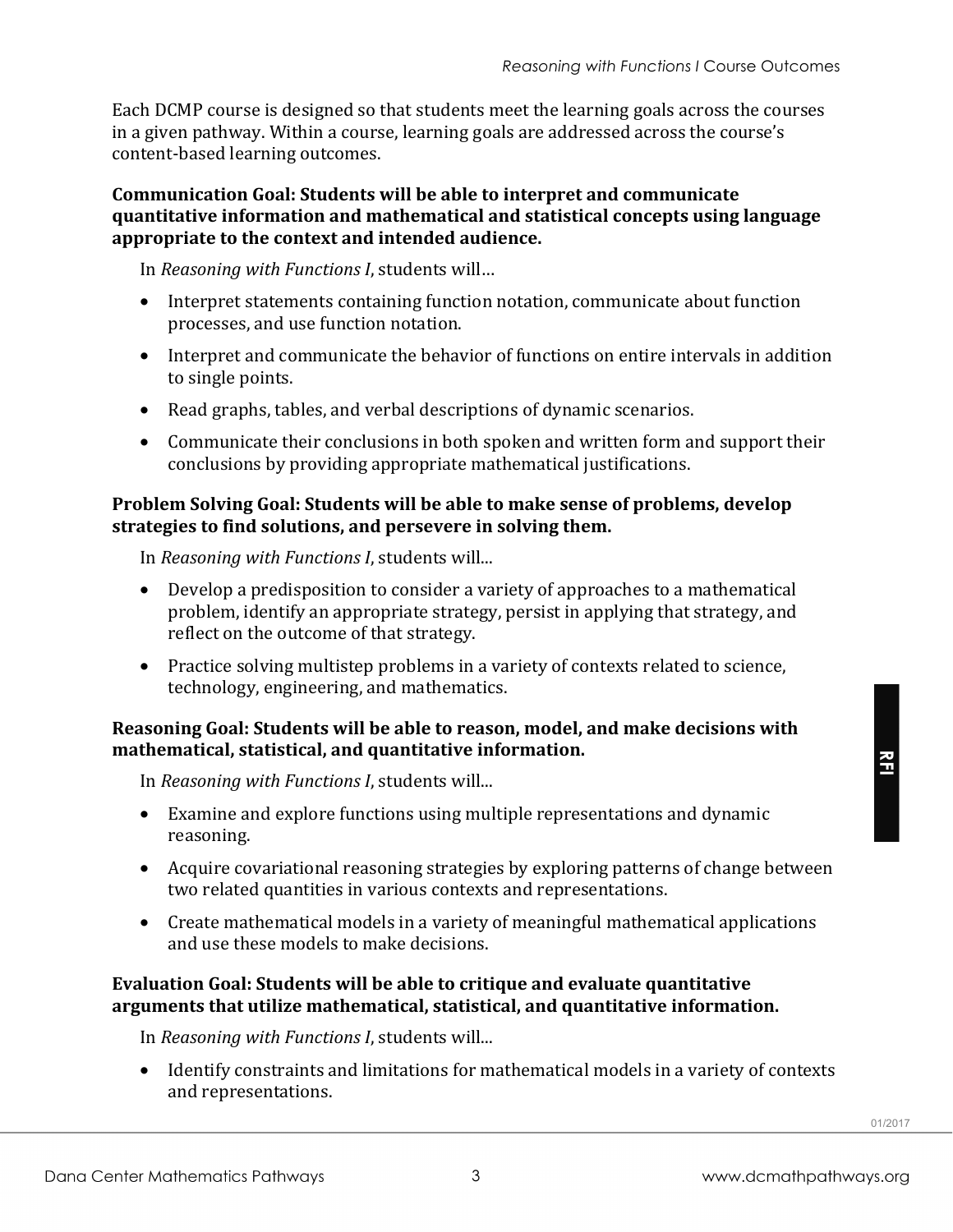• Critically reflect on the reasonableness of their solutions.

#### **Technology Goal: Students will be able to use appropriate technology in a given context.**

In *Reasoning with Functions I*, students will...

- Develop proficiency with appropriate technology and understand when technology use is most appropriate.
- Use technology to generate graphs of functions, find roots and intercepts, and locate points of intersection.

#### **Content learning outcomes**

The content learning outcomes ensure students develop a firm foundation in functions and algebraic reasoning. The learning outcomes for *Reasoning with Functions I* are organized around three topics:

- Foundations of Functions
- Analysis of Functions
- Algebraic Reasoning

#### **Foundations of Functions**

**Outcome: Students will use multiple representations of different function types to investigate quantities, describe relationships between quantities, and attend to how** two quantities change together.

Students will be able to:

**FF.1** Conceptualize quantities and define variables that are present in a given **situation.**

To include: Measurement and association of units with numerical values and "delta" notation to denote the changes in quantities.

#### **FF.2** Use multiple representations of functions to interpret and describe how two **quantities change together.**

To include: Justifying the presence of a relationship, identifying constraints on quantities and domains, distinguishing between dependent and independent variables, attention to domains and ranges, and drawing diagrams of dynamic situations.

#### **FF.3** Measure, compute, describe, and interpret rates of change of quantities **embedded in multiple representations.**

To include: Constant rates of change, average rates of change, and intuitive treatments of instantaneous rates of change.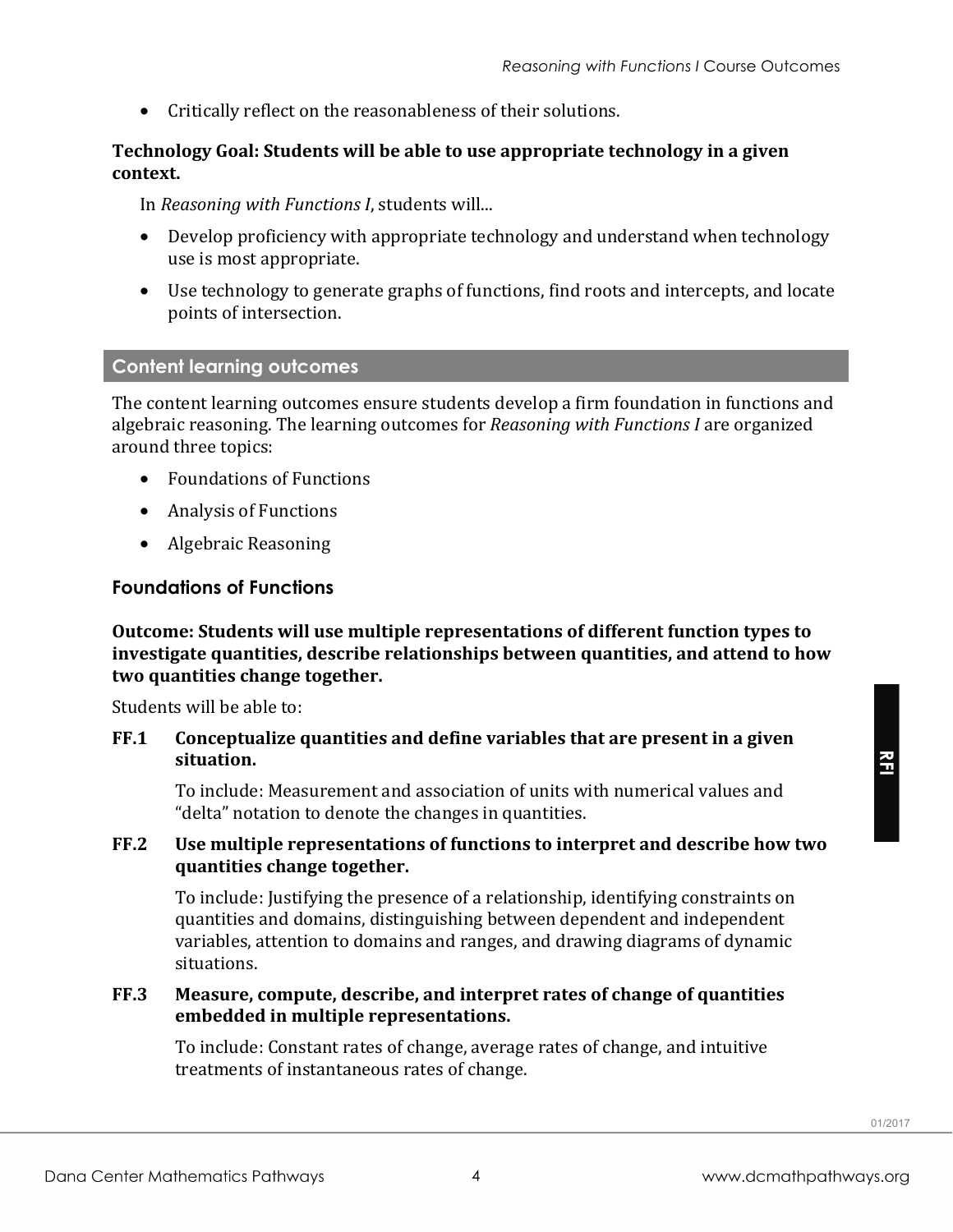## **FF.4** Effectively communicate with function notation.

To include: The justification/motivation for function notation and the multiple ways to represent functions.

#### **FF.5** Use appropriate tools and representations to investigate the patterns and relationships present in multiple function types.

To include: Linear, quadratic, exponential, logarithmic, rational, periodic, piecewise, and absolute value functions.

## **Analysis of Functions**

**Outcome: Students will describe characteristics of different function types and** convert between different representations and algebraic forms to analyze and solve meaningful problems.

Students will be able to:

### **AF.1** Create, use, and interpret linear equations and convert between forms as **appropriate**.

To include: Ability to read important values (e.g. slope & intercepts) from multiple representations, calculating equations of lines given 1) point & slope, 2) two points, or 3) statements about proportional relationships and/or first differences being constant.

### AF.2 Create, use, and interpret exponential equations and convert between forms **as appropriate**.

To include: Modeling constant percent change (over multiple and fractional units of change in input), half-life, doubling time, similarities and differences with linear functions (first differences), rate of change is exponential (with the same base), rate of change is proportional to amount, the role of "e" as a natural base, describing long-term behavior, inverting the exponentiation process (logarithms).

## AF.3 Use and interpret polynomial, power, and rational functions.

To include: How power functions are different from exponential functions (first) differences of quadratics), sum of rational functions, introduction of basic limit ideas as they pertain to horizontal and vertical asymptotes, symmetries of even/odd functions, language of maximum/minimum/turning points, relevance of roots.

## AF.4 Construct, use, and describe transformations and operations of functions.

To include: Operations of functions, vertical and horizontal shifts and stretches.

## AF.5 Construct, use, and describe composition of functions.

To include: How composition of functions can be used to generate other important functions, how composition of functions transmits variation.